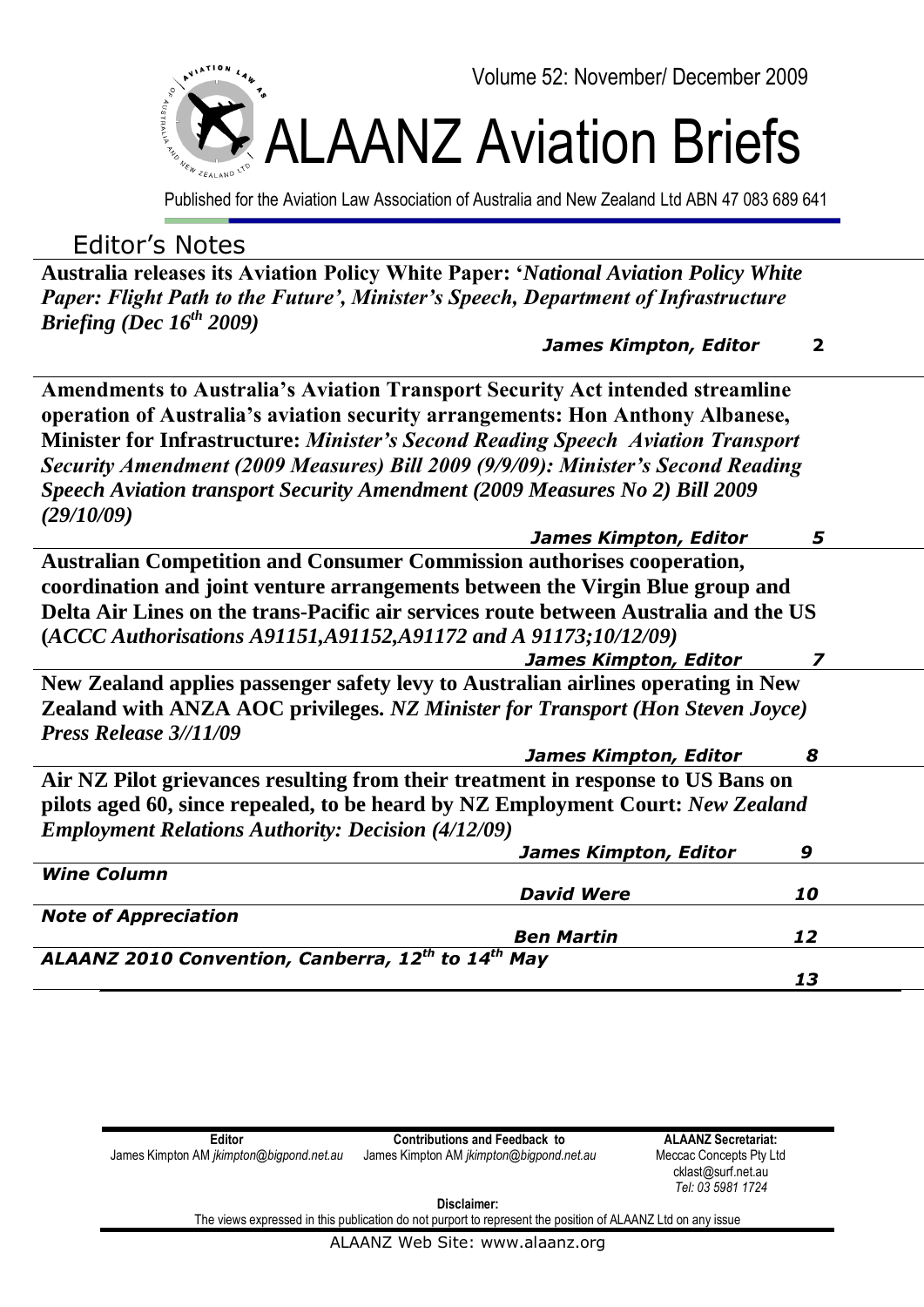# **Australia releases its Aviation Policy White Paper: '***National Aviation Policy White Paper: Flight Path to the Future', Minister's Speech, Department of Infrastructure Briefing (Dec 16th 2009)*

## **Does not make radical changes**

With the festive and holiday season fast bearing down upon us, it is not possible, given editorial deadlines, to do justice to the content of the 238 page Australian Government's 'National Aviation Policy White Paper : Flight Path to the Future' released in Canberra on Wednesday  $16<sup>th</sup>$  December. This note therefore reflects *impressions* resulting from a brief skimming of its contents, the Minster's speech accompanying its release and the Department of Infrastructure's industry briefing. At the outset, it should be said that the paper does not, in your editor's opinion, radically alter the relationship between industry and government; to use a metaphor with which I hope readers are comfortable, it rather nudges the edges of the envelope than creates a new envelope

#### **Comments on the white paper overall**

Five further comments appear pertinent:

-the Paper was approved by Cabinet; this means that it has whole of government approval and involvement; thus for instance it discusses progress towards national consumer protection laws and constructively relates the aviation industry"s situation with respect to skilled personnel to government policies "at large" in this regard

-for the first time it deals with many policy issues, previously dealt with separately; this is strength of the White Paper process and outcome

-apparently for the first time, Defence was formally involved in the formulation of policy "in the broad"; this is reflected in a number of the decisions

-there are some areas not covered or finally resolved; for instance, there do not appear to be references to the single Australasian air services market (which is arguably being dealt with on a fast track following the recent Prime Minister"s meeting ); carrier liability issues, including 'damage by aircraft' are identified but not resolved (apart from increased passenger liability limits for Australian airlines carrying domestic passengers from \$500,000 to \$725,000 per passenger); it does not deal with the Cape Town Convention and Personal Property Securities Bill as providing assistance to aircraft purchasers but at the briefing the importance of the Cape Town Convention was spontaneously acknowledged.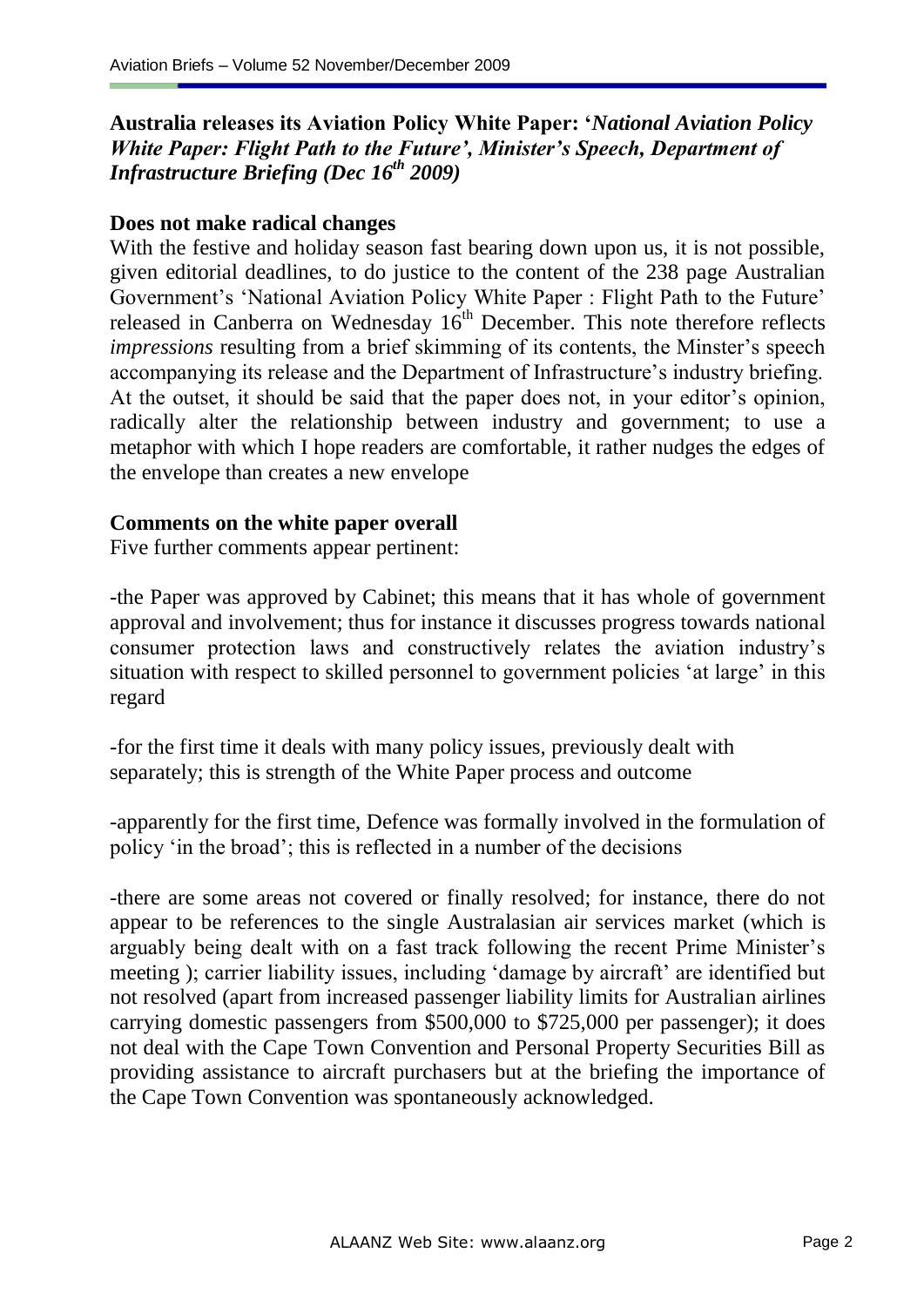-the paper follows a Discussion Paper, a Green Paper and two separate papers on Carrier Liability and Safeguarding of airports. The thoroughness of the process, the commitment of the departmental and agency officers involved and the opportunity for industry to participate are seen as having led to a relatively highquality product

### **Some highlights**

What then were the announcements in the White Paper that caught your editor's attention?

Here is his list:

-changes to the foreign ownership rules applicable to Qantas: the 49% limit in foreign shareholdings is to remain intact but the 25% limit on any one foreign shareholder and 35% limit on foreign ownership by airlines overall are proposed to be removed by amendments to the Qantas Sale Act 1992; this would place Qantas in a similar position to other Australian international airlines required to comply with the Air Navigation Act 1920

-Australia"s approach to the negotiation of international air services agreements will remain liberal, and place of business requirements are open for consideration, with scope for cabotage, seventh freedoms and ownership and ownership and control rules to be traded in exceptional circumstances

-the introduction of extensive consultative arrangements for the privatised airports with their communities and State and local governments (it would appear that while these are 'institutionalised' for the first time in the White Paper, they are not dissimilar to outcomes of recent Ministerial approvals of airport master plans

-the Paper is relatively positive about the safeguarding of airports and looks for cooperation from the States in the protection of OLS and PAN-OPS surfaces and the development of appropriate planning regimes for airport-adjacent areas

-strengthening airport master plan and major development plan processes to include, inter alia, ground transport plans, to ensure that the impact of airport developments on local traffic patterns is sufficiently identified

- 'harmonisation' of civil and military air traffic services, reduction in the extent of military airspace closed for 24 hours and review next year of capacity, cost recovery and so forth at military airports in the context of their importance to both military and civil aviation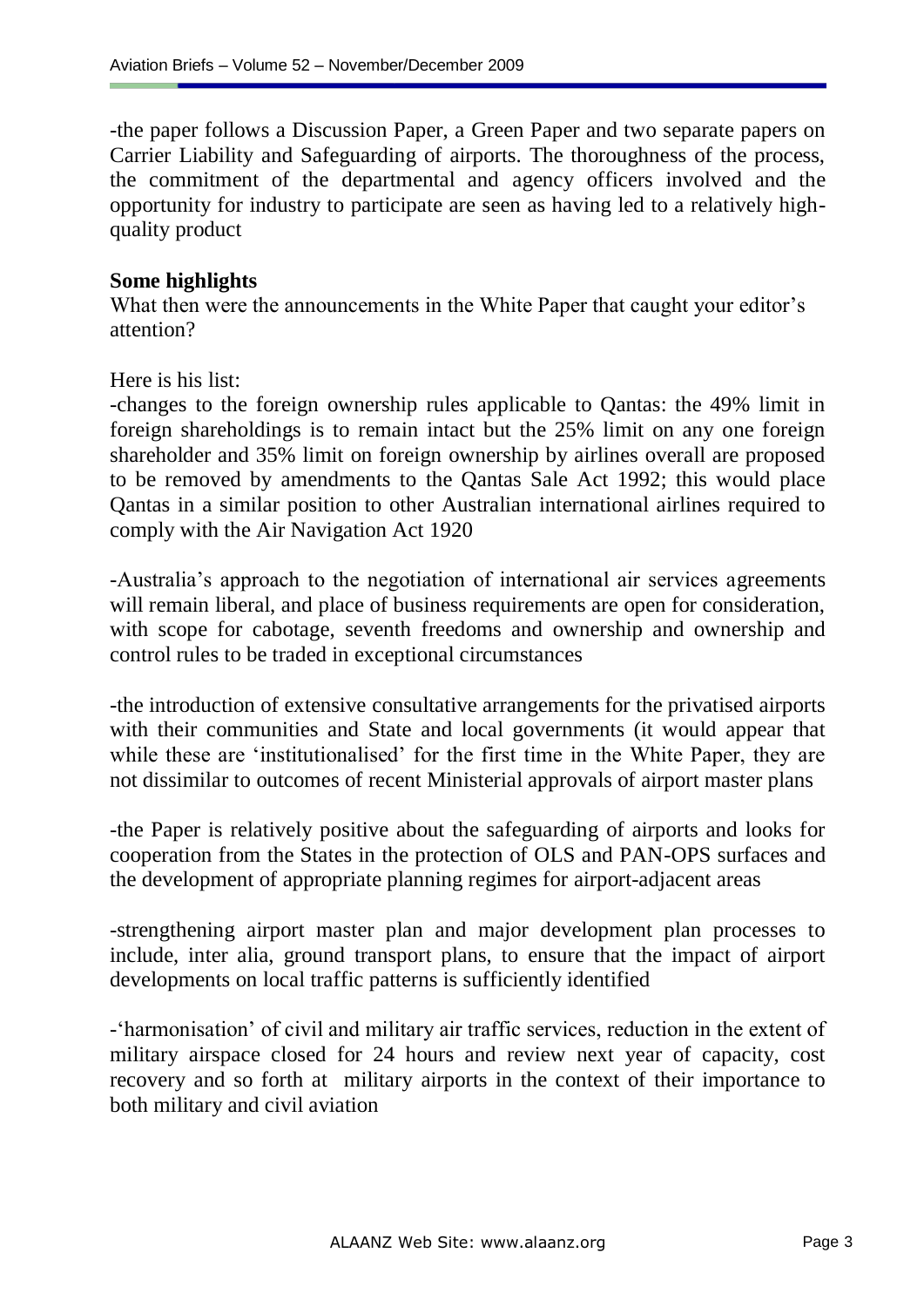-the Minister in his speech referred to the need for CASA to focus "on the core job of airline safety" and the Paper specifies the "first priority in airspace administration to be 'the safety of public transport services'; CASA is to structure itself so that it deals adequately with the growth of sport and recreational aviation

-the Minister in his speech was emphatic that Sydney needs a second airport; the White paper sets out a process for site selection involving both the NSW and Australian governments (given the government's view that the Badgerys Creek site is no longer appropriate); it is recognised that, once chosen, the site should be developed quickly for airport use

-Airservices retains its prime role with respect to aircraft noise issues; a "noise ombudsman" is to be appointed within Airservices to deal with concerns about noise issues, including transparency of information

-airlines are to be encouraged to enter into Company Charters with the ACCC with a view to ensuring that consumer issues are adequately anticipated and dealt with; this is seen as having greater importance given the diversity of service offerings by an industry including both full service and low cost carriers; an "airline industry ombudsman" scheme is to be established to deal with unresolved consumer complaints

-with regard to environmental issues, the White Paper identifies practical steps that can be taken by air traffic services and operators to reduce CO2 emissions; domestic aviation is to be subject to the ETS to be again placed before Parliament in 2010 and Australia will continue to work in ICAO for a scheme that will not adversely affect the competitive position of Australia"s international airlines

-airport security requirements are to be based on MTOW of aircraft serving them, not whether they are turbo-prop or jet; this change is to be progressively phasedin (this appears to be consistent with amendments to the Aviation transport security Act, currently being considered by Parliament, discussed elsewhere in this edition).

## **Conclusion**

As this note says, the above list reflects items that 'caught the editor's eye' after a relatively brief opportunity to review the paper. It is, at best, a mere sample of the Paper's contents Different perspectives and more time to reflect on the Paper's content might produce a different list. The paper is available on the Department's web site: [www.infrastructure.gov.au](http://www.infrastructure.gov.au/) and perusal of its contents by those interested is recommended.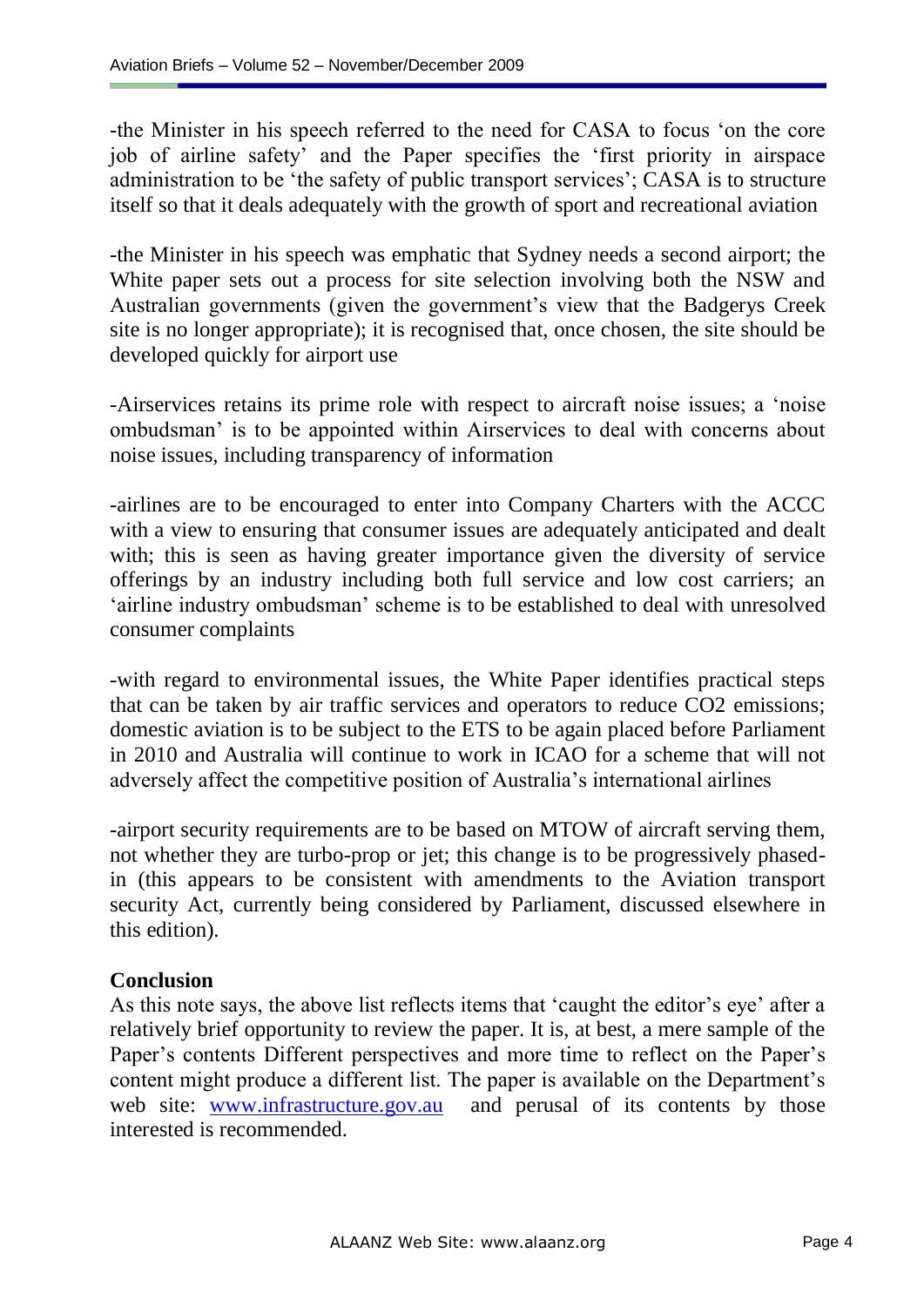**Amendments to Australia's Aviation Transport Security Act intended streamline operation of Australia's aviation security arrangements: Hon Anthony Albanese, Minister for Infrastructure:** *Minister's Second Reading Speech Aviation Transport Security Amendment (2009 Measures) Bill 2009 (9/9/09): Minister's Second Reading Speech Aviation transport Security Amendment (2009 Measures No 2) Bill 2009 (29/10/09)* 

There are two sets of amendments to the Aviation Transport Security Act before parliament.

The first, contained in the Aviation Transport Security Amendment (2009 Measures No 1) Bill 2009, propose changes to the overall framework of security regulation provided by the Act.

Thus they contemplate:

-the Secretary of the Department of Infrastructure being able to designate a security controlled airport as being in a particular category of airports. There will be different security requirements for each category of airport

-aviation security inspectors being able to enter off-airport premises of an aviation industry participant or accredited air cargo agent without notice

-the Secretary of the Department of Infrastructure being able to enter into enforceable undertakings in relation to all matters dealt with in the Act

-expansion of the scope of Compliance Control Directions to allow aviation security inspectors to direct operators of security controlled airports, screening authorities or screening officers to take specified action in relation to the airport or screening points at the airport

The second, contained in the Aviation Transport Security Amendment Bill (2009 Measures No2) Bill are intended to provide, in relation to cargo, that where it might be transported by road or rail, it should, where possible, be certified for security purposes early in the supply chain.

Thus it allows for the certification of cargo at the appropriate point in the supply chain and expands the classes of industry participants who may certify cargo for carriage on an aircraft. Thus the person who examines the cargo could also certify it at the same time.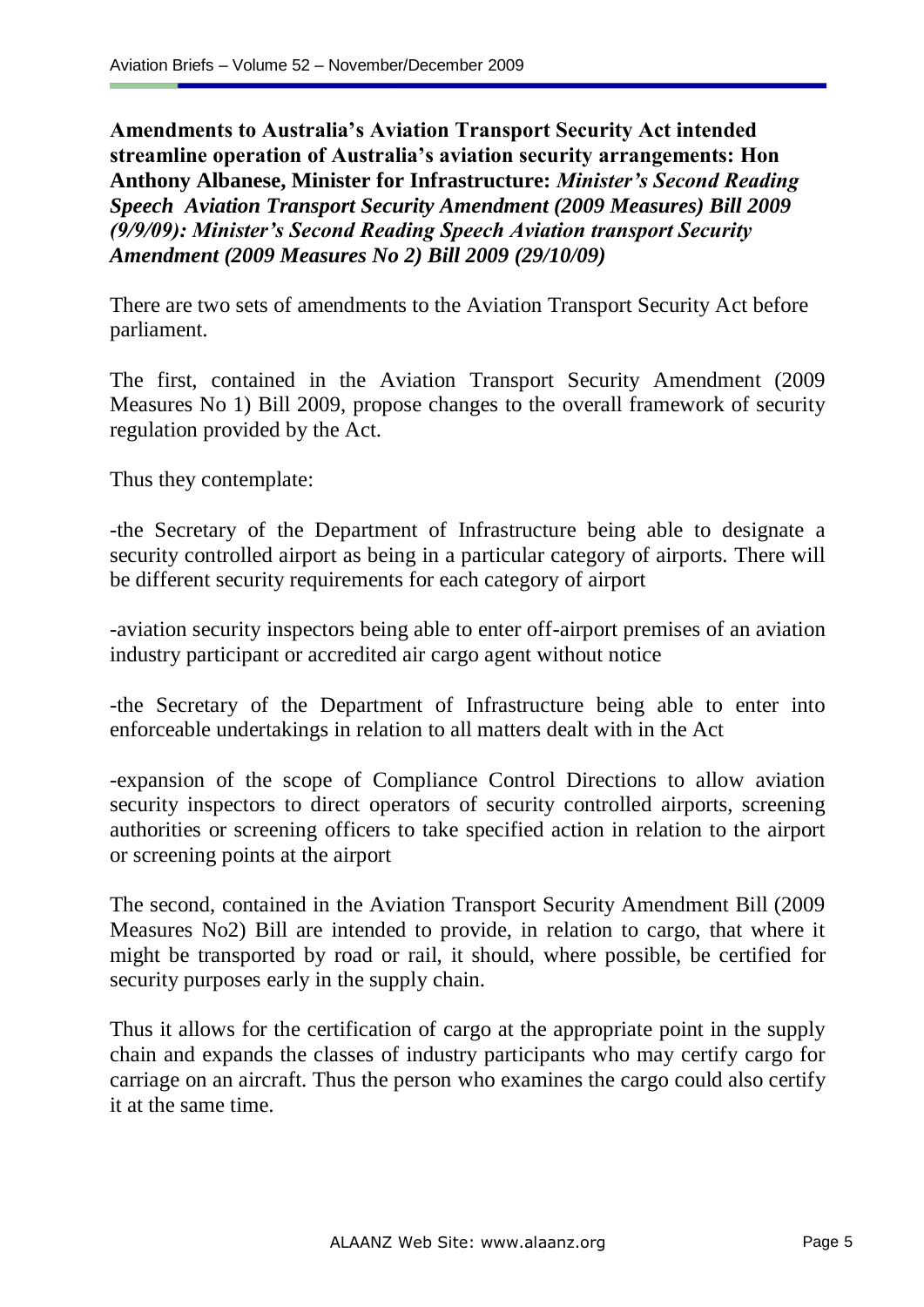These amendments, once passed, should assist the overall administration of the aviation security regime and are thus welcome. The amendment for the categorisation of airports will be important in enabling the balancing of security requirements with risk to an extent not currently possible, particularly at regional, rural and remote airports, thus avoiding unnecessary costs.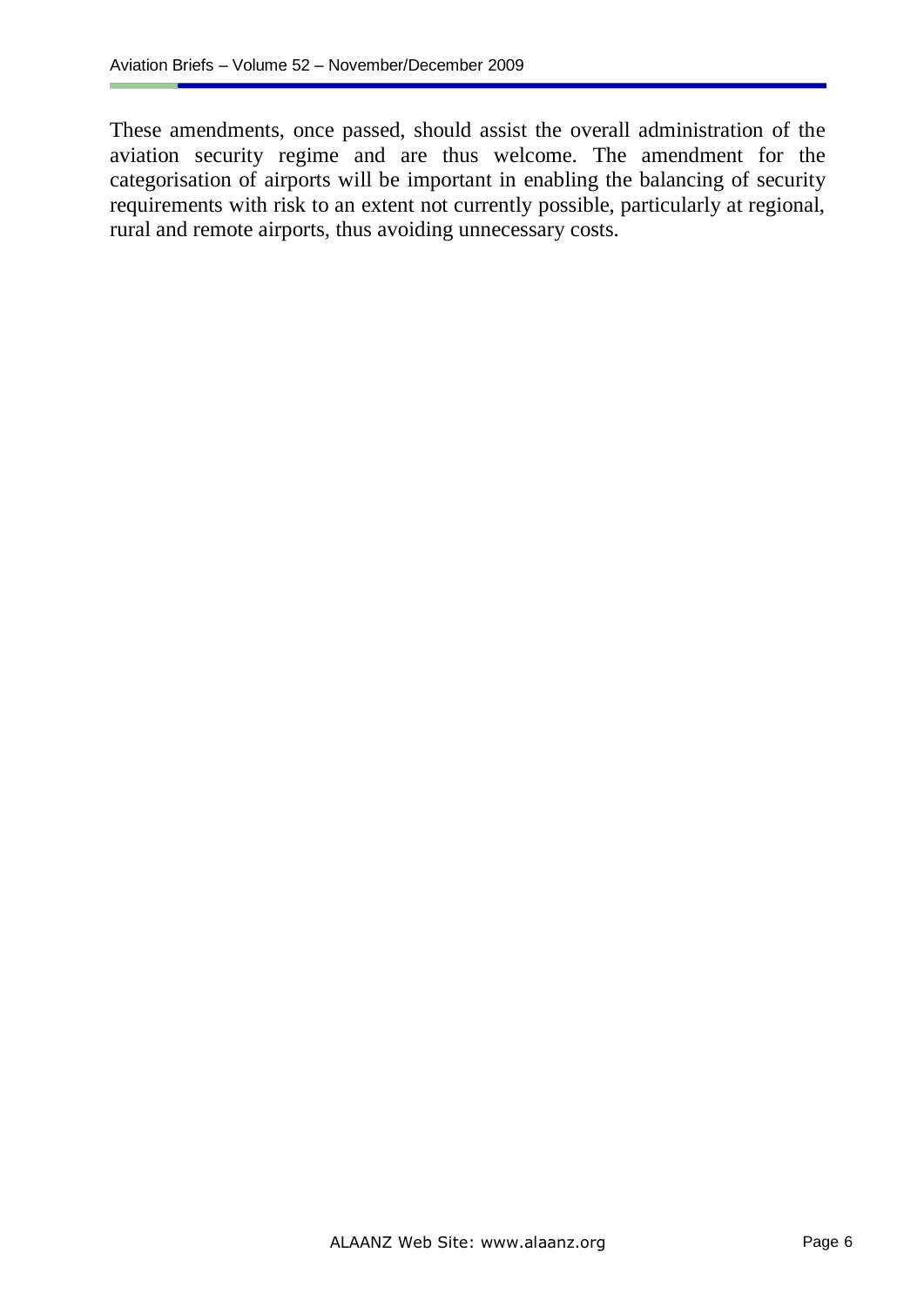**Australian Competition and Consumer Commission authorises cooperation, coordination and joint venture arrangements between the Virgin Blue group and Delta Air Lines on the trans-Pacific air services route between Australia and the US (***ACCC Authorisations A91151,A91152,A91172 and A 91173;10/12/09)*

The ACCC has granted Authorisation pursuant to Sec 90 of the *Trade Practices Act 1974* to proposed arrangements between the Virgin Blue group of carriers and Delta airlines on the trans-Pacific route.

The arrangements for which authorisation was sought are comprehensive. The ACCC describes them as contemplating coordination and agreement between the applicants with regard to schedules, capacity and routes flown, passenger sales and marketing activities, pricing and revenue management, enhancement of frequent flyer and lounge program offerings and purchasing and procurement. Revenue pooling is also part of the arrangements, on the basis that it will be irrelevant which upon which airline a passenger travels.

As described the arrangements go very close to establishing the two airlines as a virtual single operator on the route.

The period of the authorisation is five and a half years. This reflects an increase from the three year authorisation originally proposed in the draft grant of authorisation. The coming into effect of the authorisation is conditional upon the grant of equivalent approval by the US Department of Transport. The increase from three years in the draft determination to five years in the final determination reflects the ACCC"s view, on the basis of additional information provided by the carriers, that the promised benefits of the arrangements will be achieved and the likely timeframe of the US Department of Transport approval processes.

In granting authorisation on this occasion the ACCC is at pains to draw attention to the newness of both carriers' entry to the trans-Pacific air services market. It thus differentiates this application from the Air New Zealand and Air Canada application for the joint promotion and sale of flights between Sydney and Vancouver and Auckland and Vancouver which was recently refused, where "one of the carriers" was an "established carrier on the route".

Amongst the benefits that the ACCC see as resulting from the grant of authorisation are: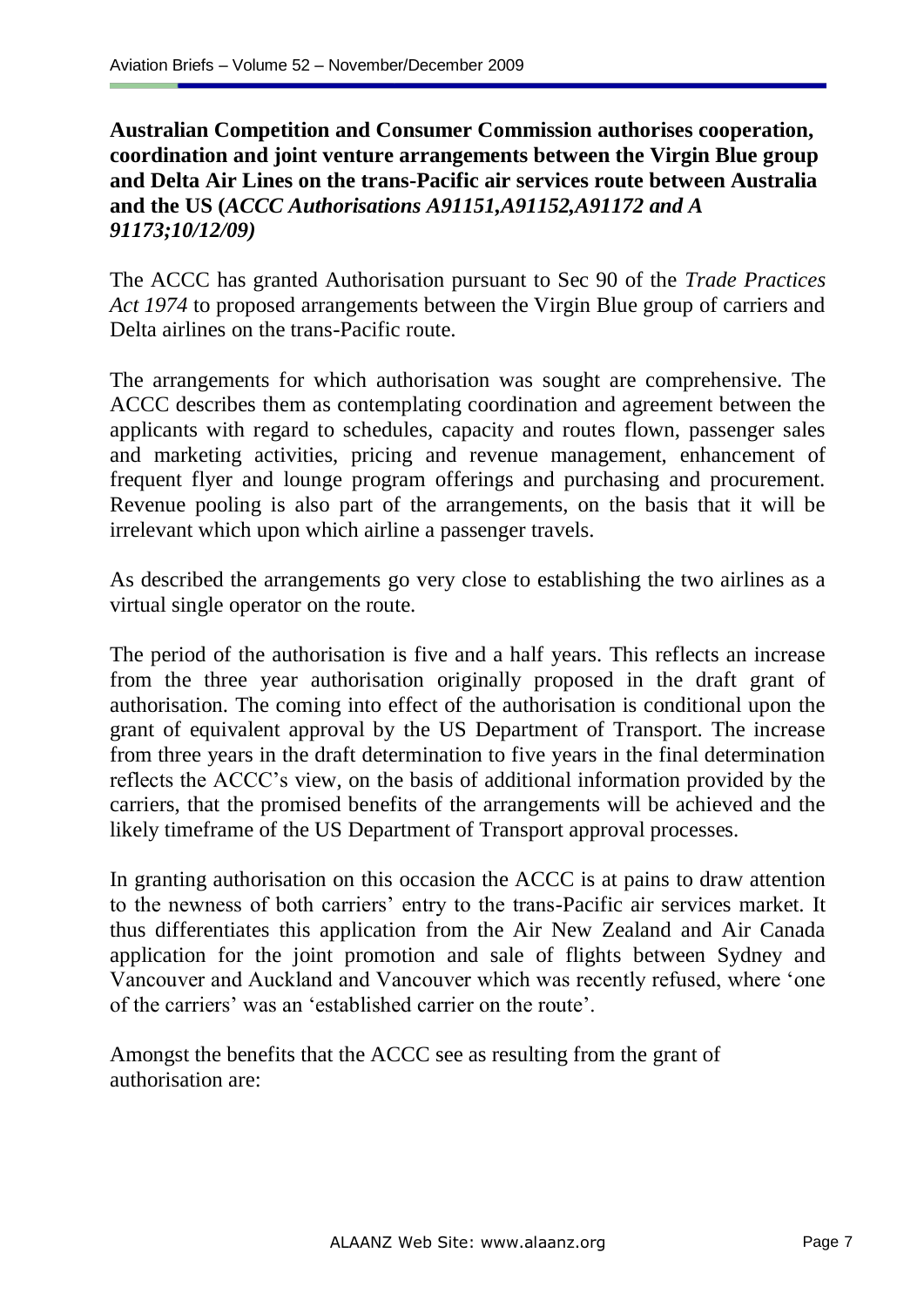# **New Zealand applies passenger safety levy to Australian airlines operating in New Zealand with ANZA AOC privileges.** *NZ Minister for Transport (Hon Steven Joyce) Press Release 3//11/09*

The integration of the Australian and New Zealand domestic air services markets continues. That integration is substantially achieved via provisions in each country's Civil Aviation Act for the mutual recognition of Air Operator's Certificates (AOCs) issued with Australia New Zealand Aviation (ANZA) privileges.

Other legislation provides for the mutual recognition of professional qualifications, such as licences and certificates held by pilots and engineers.

The latest move towards closer integration is the announcement on  $3<sup>rd</sup>$  November by the New Zealand Minister for Transport (Hon Steven Joyce) that Australian airlines operating in New Zealand pursuant to ANZA privileges will pay the passenger safety levy. New Zealand covers the costs of safety regulatory oversight of airlines by their Civil Aviation Authority by means of a passenger levy.

The levy to be applicable to Australian airlines is set at 83% of the \$2.00 currently payable per passenger by New Zealand airlines, reflecting the fact that the issue of the carrier"s AOC is undertaken by the Australian aviation safety regulator, the Civil Aviation Safety Authority (CASA). Thus passengers on such airlines will pay \$1.66 per sector in New Zealand from  $4<sup>th</sup>$  December. CASA"s costs are funded via fuel excise and direct appropriations in the government's budget

At this stage, only Jetstar is affected.

The announcement goes on to say that there is a possibility of similar issues arising in relation to international operations of ANZA airlines and that officials will advise if any further action is required in relation to those operators.

Readers will recall that, as result of the meeting recently of the Australian and New Zealand Prime Ministers, it is expected that further changes with regard to passenger facilitation are expected to be announced in 2010 to assist the ongoing integration of the two countries' domestic markets.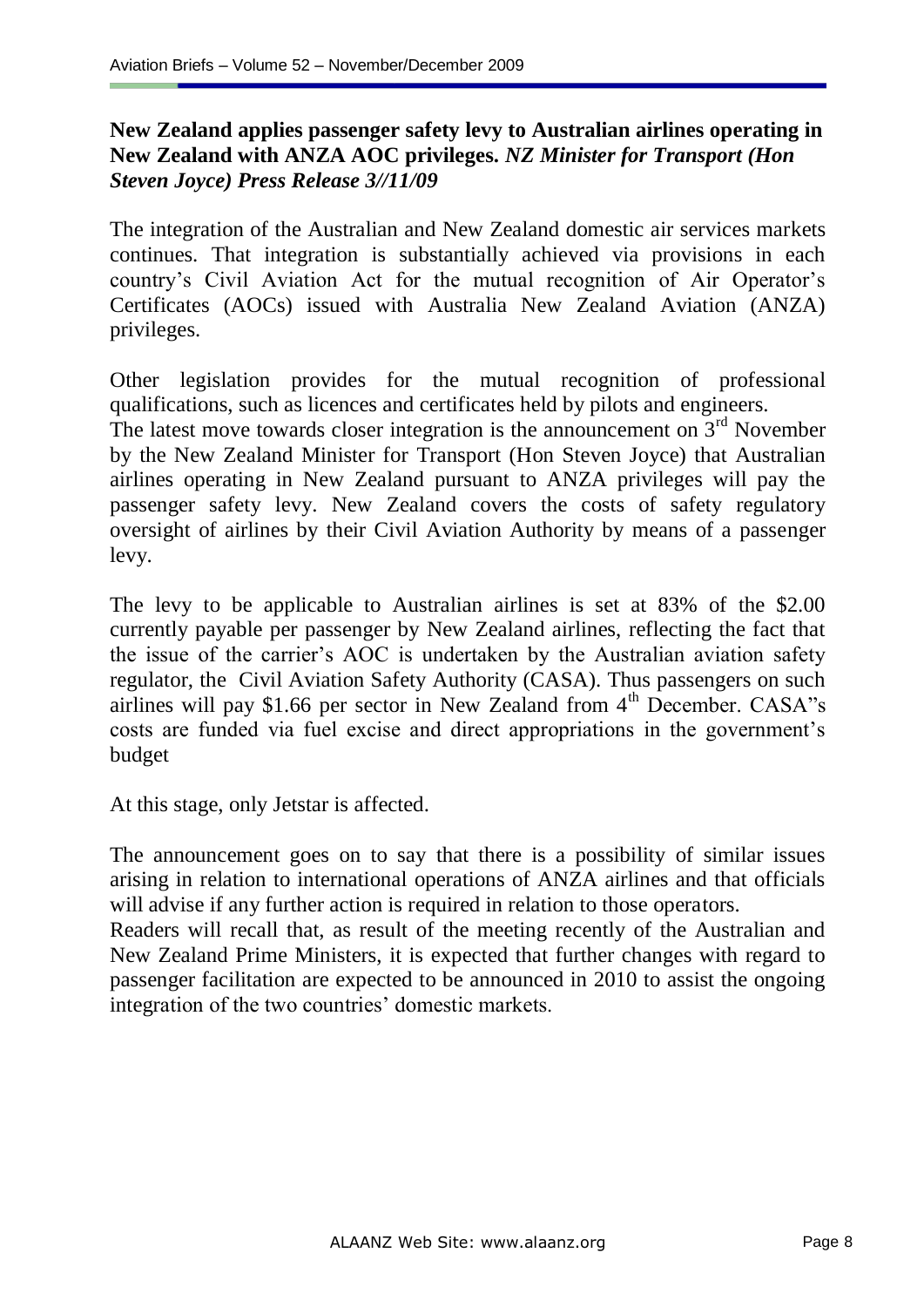# **Air NZ Pilot grievances resulting from their treatment in response to US Bans on pilots aged 60, since repealed, to be heard by NZ Employment Court:** *New Zealand Employment Relations Authority: Decision (4/12/09)*

When FAA rules prohibited pilots aged over 60 flying in US airspace, Air New Zealand sought to rearrange their employment arrangements with pilots over that age to avoid them infringing the US rules. This effectively resulted in them no longer captaining B747 aircraft. This action, the airline believed, was within the scope of their pilot contract. The FAA revised its rule in 2006, once again allowing pilots aged over age 60 (but under 65) to operate in US air space.

Not surprisingly, the pilots thought differently about the operation of the contract, took the matter to the NZ Supreme Court and found their view upheld by the Employment Court, only to have it overturned by the Court of Appeal.

A number of pilots wish to continue to pursue this matter, with a view to challenging Air New Zealand"s approach to this issue and have sought to again take it before the NZ Employment Court. The basis for the proceedings is that they are of the view that Air NZ should have found ways of enabling them to fly without entering US air space, and thus allowed them to retain their captaincies, and/or expeditiously returned them to their original status once the US rules were changed.

On  $4<sup>th</sup>$  December the Employment Relations Authority decided that, given the questions of law involved, the matter could be heard by the NZ Employment Court.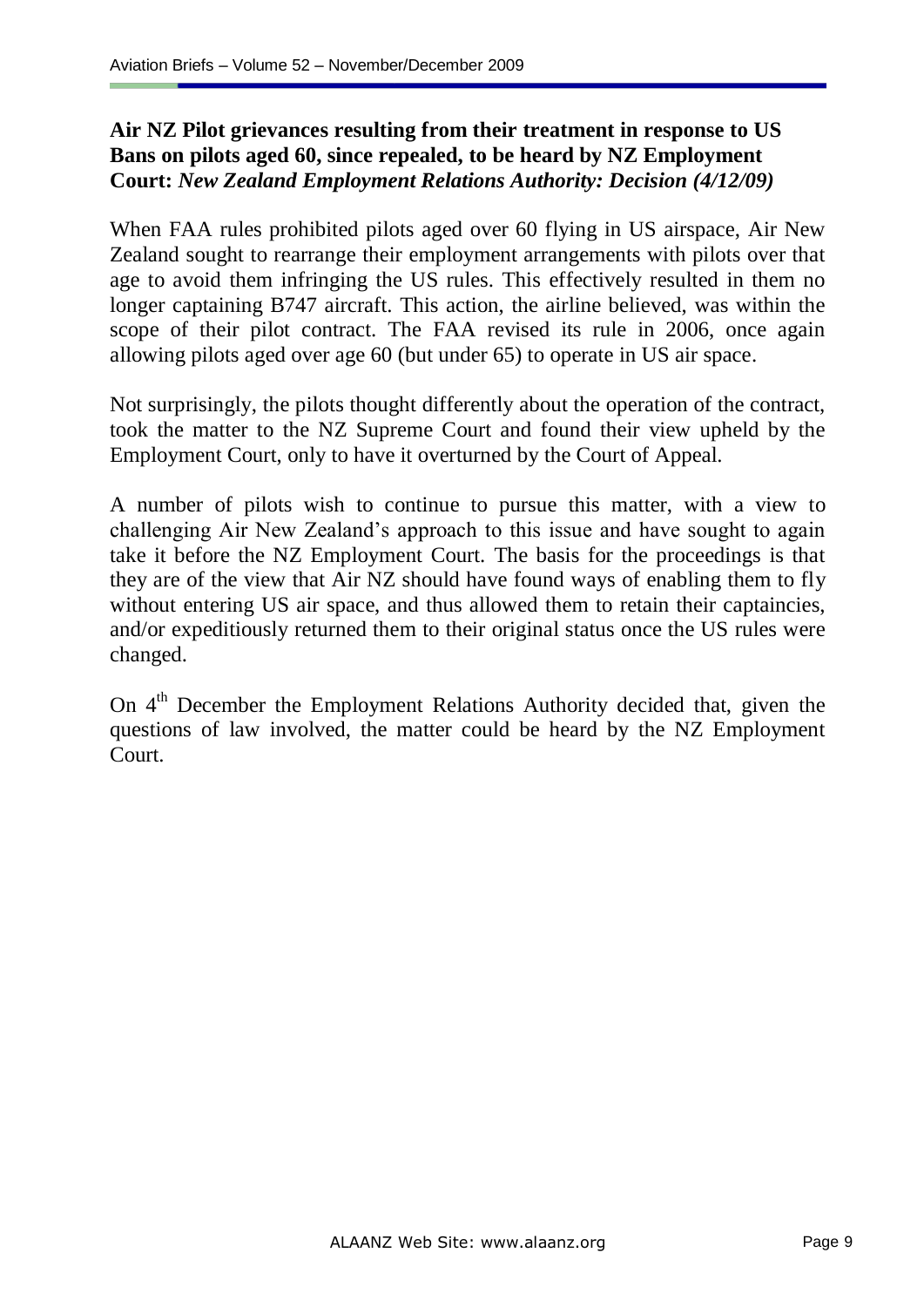# **WINE COLUMN** By David Were

The Christmas Season (or, if you must, the "Festive Season") is a time of celebration, conviviality and recuperation. To me, apart from the observance of Christmas itself, this means a welcome break from an exhausting year and relaxation with family and friends, some of whom I will not have seen for a while. This creates lots of opportunities (if I needed any excuse) to open and enjoy some good "Champagne" and other summer wines.

First, there are the pre-Christmas celebrations – often a chance to catch up with friends; what better occasion for opening a bottle of Champagne or sparkling white? If your budget runs to vintage Champagne, that is, the true Champagne from the Champagne area of northern France, then good luck to you. But if your budget dictates a non-vintage Champagne (one that does not carry a specific vintage year and is sometimes a blend of several years), then I would strongly suggest purchasing a vintage Australian Champagne-style. These are the local sparkling wines which we used to call Champagne until the French prevented us from doing so. Some of the best of these come from Tasmania – Jansz, Arras, Bay of Fires and Clover Hill come to mind. Clover Hill Vintage Brut is one of my favourites, a beautiful wine with class and finesse. The base wine is aged in French oak, leading to bread and nutty characters; it is rich and full and supple, a beautiful blend of complex fruit flavours and a nice acidity, with a long refined finish. It is worth every cent of its \$38 – \$40 purchase price.

From the Yarra Valley, Domain Chandon makes an outstanding range of sparkling wines. Their top vintage wines are not cheap (\$26 - \$40), but they are outstanding. Try the Vintage Brut (always reliable), the Vintage Brut Rose, the Cuvee Tasmania (a new one and magnificent) or, if you like a slightly sweeter taste, the Cuvee Riche. My favourite is the Chandon ZD (which stands for zero dosage, meaning that none of the traditional dosage liqueur has been added during the process). The ZD Vintage Blanc de Blanc 2005 is a superb sparkling wine with a luscious creaminess on the palate and a very dry elegant finish. The ZD is now bottled with a crown seal rather than a Champagne cork, to eliminate any risk of cork taint; in spite of the crown seal, its silver and grey livery is truly elegant.

These Champagne-style wines are towards the more expensive end of Australian sparkling wines. Between \$15 and \$25, you should look for vintage bruts from Taltarni or Yarra Burn or the excellent non vintage sparklings from Brown Brothers of Milawa (the Pinot Noir/Chardonnay/Pinot Meunier blend) or Domain Chandon. Under \$15, the Seppelt Fleur de Lys and Hardy"s Sir James (the vintage edition of both) provide good value and enjoyable drinking.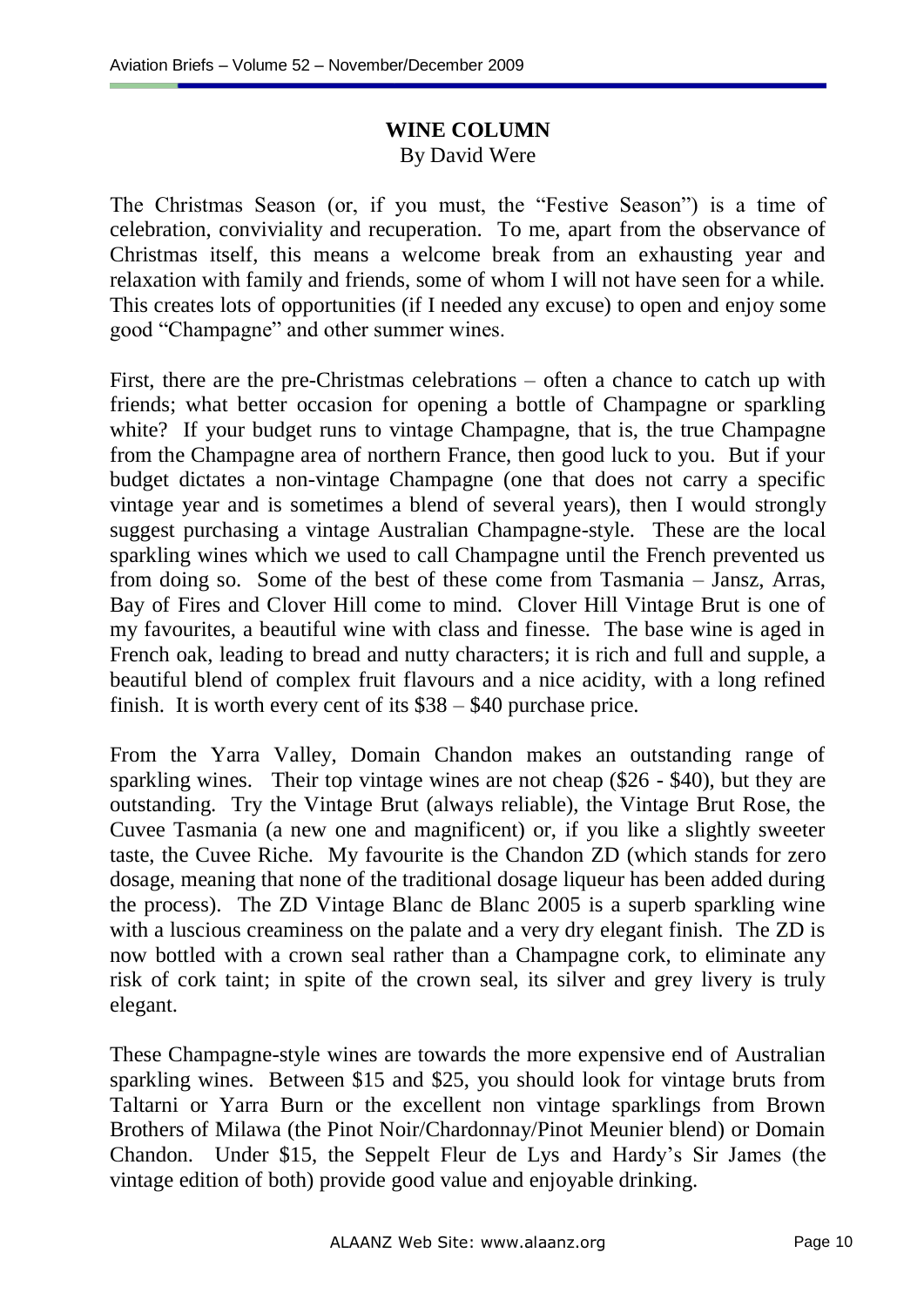On Christmas Day, if you indulge as I do in some good food and good wines, your aperitif will probably be one of the Champagne-style wines I have mentioned. With the main course, you might serve a red, depending on the weather, but think about some of the lighter styles of red. A magnificent rich Heathcote Shiraz may not be the best wine for a warm day, but consider a lighter Merlot or a Sangiovese or Tempranillo from Brown Brothers Milawa or Tahbilk or a number of vineyards in McLaren Vale. Wines made from those Spanish and Italian grape varieties offer a lighter style, often with some spicy flavours, more suited to an Australian summer than our traditional reds.

I like to offer a choice of red or white on Christmas Day, and I will be looking to Australian Rieslings. I have previously written of the magnificent aromatic Rieslings from South Australia, particularly from the Clare Valley and the Eden Valley (above the Barossa). From the Clare Valley, look for names like Skillogalee, Polish Hill River, Mitchell, Pike"s, and many others. In the lower price bracket, and from the Barossa and Eden Valleys, Heggie"s and Pewsey Vale are always good, reliable and good value.

Still in the aromatic style of white wine, Sauvignon Blanc can be a delight with the right food. I have written of my favourites from the Marlborough region of New Zealand – Lawson"s Dry Hills, Huia, Isabel, Wither Hills and Oyster Bay. Most of these are flowery, fruit-filled drops which put some people off Sauvignon Blanc, though I love them. A more restrained, less flowery example of Marlborough Sauvignon Blanc is the Seresin, a truly wonderful white wine.

If you are feeling adventurous, and want an alternative to Riesling and Sauvignon Blanc, there is so much scope in some of the new varieties – Pinot Gris (the Alsace-style), Pinot Grigio (the same grape but the Italian style – less honeyflavoured and more austere) Verdelho, particularly from Western Australia, and so on. And then there are those three marvellous varieties from the Rhone Valley – Marsanne, Rousanne and Viognier (pronounced Vee-on-yay) which have done so well here. Tahbilk at Nagambie produces very pleasant white wines from all three of these, at fairly modest prices.

If your main course on Christmas Day is turkey (or any other poultry or indeed ham) an excellent wine to accompany that main course is a chilled sparkling red. Australia is making some magnificent dry sparkling red wines and these are far removed from some of the wines we used (in the 60s and 70s) to call Sparkling Burgundy. My particular favourite is the Methode Champenoise (sparkling) Shiraz from Anderson in Rutherglen. This magnificent sparkling red is big, rich, ripe and creamy, but quite dry. At \$29 a bottle from the winery, it is in fact excellent value. But you are unlikely to see it in the shops, and so you have to buy it from the vineyard.